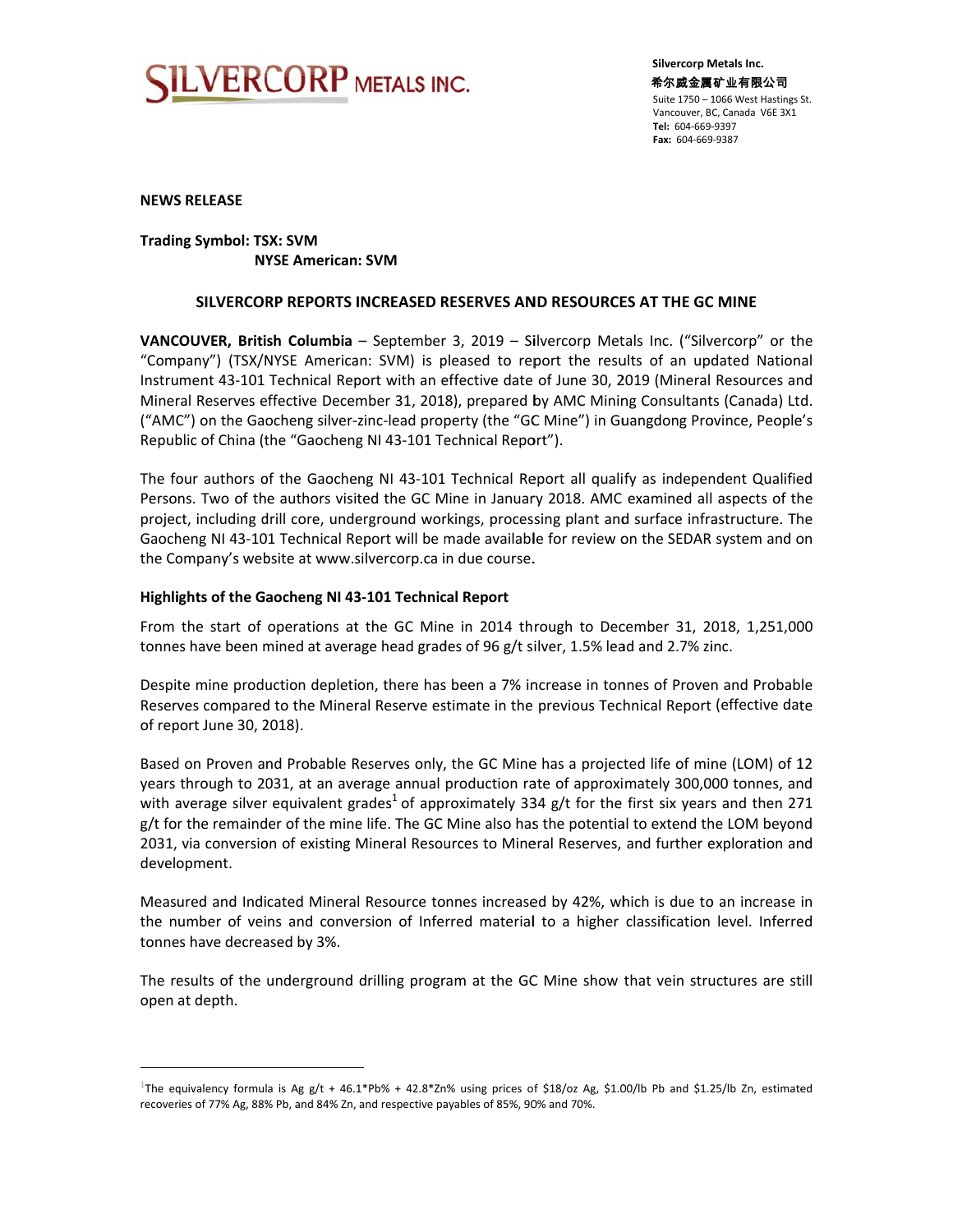#### **2018 Mineral Reserve and Mineral Resource Update**

Silvercorp completed its first phase of diamond drilling at the GC Mine in 2008. Systematic drilling commenced on the property in 2011 and continued through to 2018. The previous independent Mineral Resource and Mineral Reserve estimates on the property were at December 31, 2017 (Technical Report effective date June 30, 2018). All Silvercorp drilling was completed as NQ‐sized core. Drillhole collars were surveyed using a total station and down hole surveys were completed every 50 m downhole. Core recoveries varied between 42% and 100%, averaging 97%.

#### **Mineral Reserves**

The Mineral Reserve estimates for the GC Mine were prepared by Silvercorp under the guidance of an independent Qualified Person, Mr. H. A. Smith, P.Eng, of AMC, who takes QP responsibility for those estimates. The assumption has been made that current stoping practices will continue to be employed at the GC Mine, namely predominantly shrinkage stoping (73% of projected LOM) but also with some cut and fill resuing (27% of projected LOM), using hand-held drills and hand-mucking within stopes, and loading to mine cars by rocker-shovel or by hand. Minimum mining widths of 1.0 m for shrinkage and 0.5 m for resuing are assumed.

Average dilution beyond planned mining widths has been estimated at between 13% and 14%, while assumed mining recovery factors are 92% for shrinkage stopes and 95% for resuing stopes.

The Gaocheng NI 43-101 Technical Report defines Mineral Reserves of 3.82 million tonnes in the Proven and Probable categories, grading 95 g/t Ag, 1.5% Pb, and 3.2% Zn, containing 11.7 million ounces of silver, 125 million pounds of lead, and 271 million pounds of zinc. Mineral Reserve tonnes are noted to be 42% of Mineral Resource (Measured plus Indicated) tonnes. Silver, lead, and zinc Mineral Reserve grades are 113%, 125% and 114%, respectively, of the corresponding Measured plus Indicated Mineral Resource grades. Metal content conversions for silver, lead, and zinc from Measured plus Indicated Mineral Resources to Proven plus Probable Mineral Reserves are 48%, 53% and 48%, respectively. Mineral Reserves are detailed in Table 1 below.

| Reserve<br>classification | Tonnes<br>(kt) | Αg<br>(g/t) | Pb<br>(%) | Zn<br>$(\%)$ | <b>Contained metal</b> |           |           |
|---------------------------|----------------|-------------|-----------|--------------|------------------------|-----------|-----------|
|                           |                |             |           |              | Ag (koz)               | Pb (MIbs) | Zn (Mlbs) |
| Proven                    | 1.865          | 94          | 1.6       | 3.5          | 5.611                  | 65        | 142       |
| Probable                  | 1,955          | 96          | 1.4       | 3.0          | 6.064                  | 60        | 129       |
| Proven and Probable       | 3,820          | 95          | 1.5       | 3.2          | 11.675                 | 125       | 271       |

#### **Table 1 GC Mine ‐ Mineral Reserves**

Notes to Mineral Reserve Statement:

Full breakeven cut‐off grades: Shrinkage = 200 g/t AgEq: Resuing = 245 g/t AgEq.

Marginal material cut-off grade: Shrinkage = 160 g/t AgEq; Resuing = 205 g/t AgEq.

Dilution (zero grade) assumed as a minimum of 0.1 m on each wall of a shrinkage stope and 0.05 m on each wall of a resuing stope. Mining recovery factors assumed as 95% for resuing and 92% for shrinkage.

Metal prices: Silver US\$18/troy oz, lead US\$1.00/lb, zinc US\$1.25/lb, with respective payables of 85%, 90% and 70%.

Processing recovery factors: Ag – 77%, Pb ‐ 88%, Zn – 84%.

Effective date December 31, 2018.

Exchange rate assumed is RMB 6.50: US\$1.00.

Rounding of some figures may lead to minor discrepancies in totals.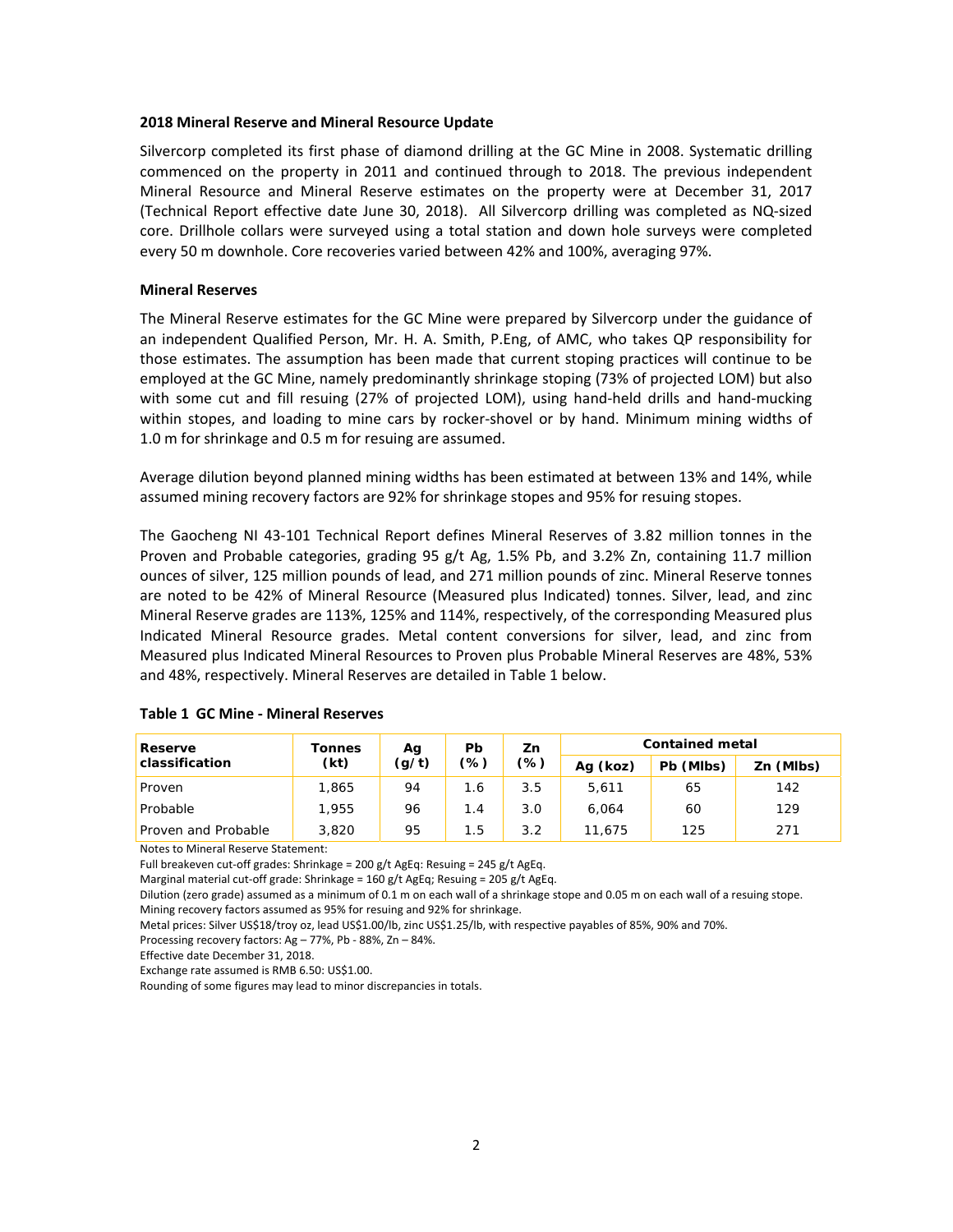Mineral Reserve cut‐off grade and key estimation parameters are shown in Table 2 below.

| Item                                                             | <b>GC Mine</b> |                |  |  |
|------------------------------------------------------------------|----------------|----------------|--|--|
| Foreign exchange rate (RMB:US\$)                                 | 6.5            | 6.5            |  |  |
|                                                                  | Shrinkage      | <b>Resuing</b> |  |  |
| <b>Operating costs</b>                                           |                |                |  |  |
| Mining cost (includes development & exploration) $(\frac{5}{t})$ | 35.39          | 53.29          |  |  |
| Milling cost $(\frac{5}{t})$                                     | 15.06          | 15.06          |  |  |
| G&A and product selling cost $(\frac{5}{t})$                     | 6.82           | 6.82           |  |  |
| Sustaining & non-sustaining capital $(\frac{2}{3})$              | 6.33           | 6.33           |  |  |
| Mineral Resources tax, etc. (\$/t)                               | 6.90           | 6.90           |  |  |
| Total operating costs (US\$/t)                                   | 70.50          | 88.40          |  |  |
| Mining recovery (%)                                              | 92             | 95             |  |  |
| <b>Mill recoveries</b>                                           |                |                |  |  |
| Ag $(\%)$                                                        | 77             | 77             |  |  |
| Pb (%)                                                           | 88             | 88             |  |  |
| Zn (%)                                                           | 84             | 84             |  |  |
| Breakeven COG (AgEq g/t)                                         | 200            | 245            |  |  |

**Table 2 Mineral Reserve Cut‐off Grades and Key Estimation Parameters** 

Metal price assumptions: Ag \$18/oz; Pb \$1.00/lb; Zn \$1.25/lb; respective payables of 85%, 90%, and 70%.

### **Mineral Resources:**

The Mineral Resource estimates for the GC Mine were prepared by Mr Shoupu Xiang, Resource Geologist of Silvercorp, and were reviewed by an independent Qualified Person, Ms. Dinara Nussipakynova, P.Geo of AMC, who takes responsibility for the estimates. Resources were estimated using a block modelling approach, with Micromine<sup>TM</sup> software. Interpolation was carried out using inverse distance cubed (ID<sup>3</sup>) for all the veins. Estimates were made for a total of 110 mineralized vein structures for the GC Mine.

The Mineral Resources are reported above a cut-off of  $100$  g/t silver equivalent (AgEq). Cut-off grades are based on in situ values in AgEq terms in grams per tonne (after application of mining recovery and payable values) and incorporate all mining and processing costs (no capital, G&A, or exploration drilling and tunnelling costs) provided by Silvercorp and reviewed by AMC.

Mineral Resources at December 31, 2018 total 9.1 million tonnes (inclusive of Mineral Reserves) in the Measured and Indicated categories, grading 84 g/t Ag, 1.2% Pb, and 2.8% Zn, containing approximately 24.5 million ounces of silver, 233 million pounds of lead, and 564 million pounds of zinc and are detailed in Table 3 below.

**Table 3 GC Mine ‐ Measured & Indicated Resources (Inclusive of Mineral Reserves), and Inferred Mineral Resources**

| Resource<br>classification   | Tonnes (Mt) | Ag $(g/t)$ | Pb (%) | Zn (%) | <b>Contained metal</b> |           |           |
|------------------------------|-------------|------------|--------|--------|------------------------|-----------|-----------|
|                              |             |            |        |        | Ag (koz)               | Pb (Mlbs) | Zn (Mlbs) |
| Measured                     | 3.366       | 96         | 1.4    | 3.3    | 10,350                 | 107       | 246       |
| Indicated                    | 5.686       | 77         | 1.0    | 2.5    | 14,155                 | 126       | 318       |
| Measured<br>and<br>Indicated | 9.052       | 84         | 1.2    | 2.8    | 24,505                 | 233       | 564       |
| Inferred                     | 7.245       | 91         | 1.0    | 2.4    | 21,167                 | 166       | 391       |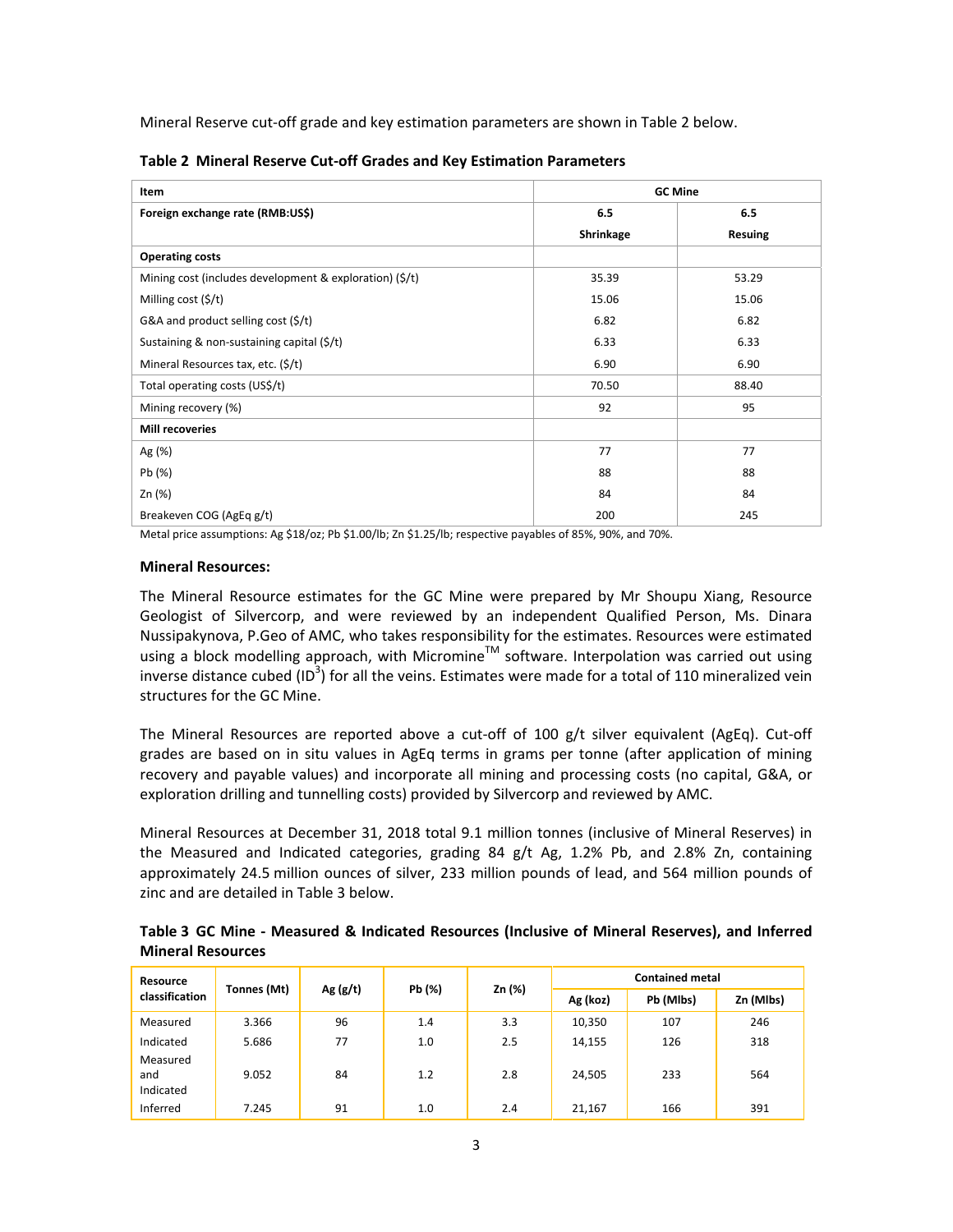Notes: CIM Definition standards (2014) were used for reporting the Mineral Resources Mineral Resources are reported at a cut‐off grade of 100 g/t AgEq The equivalency formula is Ag g/t+46.1\*Pb% + 42.8\*Zn% using prices of \$18/oz Ag, \$1.00/lb Pb and \$1.25/lb Zn and estimated recoveries of 77% Ag, 88% Pb, and 84% Zn. Sample results up to 31 December 2018. Mineral Resources that are not Mineral Reserves do not have demonstrated economic viability. The numbers may not compute exactly due to rounding. Source: Silvercorp, reproduced as a check by AMC Mining Consultants (Canada) Ltd.

#### **Qualified Persons**

D. B. Nussipakynova, P.Geo., H. A. Smith, P.Eng., A. Riles, MAIG and P. R. Stephenson, P.Geo. of AMC Mining Consultants (Canada) Ltd. are Qualified Persons as defined by National Instrument 43‐101. D. B. Nussipakynova, H. A. Smith, P. R. Stephenson and A. Riles have reviewed and consented to this press release and believe it fairly and accurately represents the information in the Technical Report that supports the disclosure.

#### **About Silvercorp**

Silvercorp is a profitable Canadian mining company producing silver, lead and zinc metals in concentrates from mines in China. The Company's goal is to continuously create healthy returns to shareholders through efficient management, organic growth and the acquisition of profitable projects. Silvercorp balances profitability, social and environmental relationships, employees' wellbeing, and sustainable development. For more information, please visit our website at www.silvercorp.ca

#### **For further information**

Lon Shaver Vice President Silvercorp Metals Inc.

Phone: (604) 669‐9397 Toll Free: 1(888) 224‐1881 Email: investor@silvercorp.ca Website: www.silvercorp.ca

#### *CAUTIONARY DISCLAIMER ‐ FORWARD‐LOOKING STATEMENTS*

*Certain of the statements and information in this news release constitute "forward‐looking statements" within the meaning of the United States Private Securities Litigation Reform Act of 1995 and "forward‐looking information" within the meaning of applicable Canadian provincial securities laws (collectively, "forward‐looking statements"). Any statements or information that express or involve discussions with respect to predictions, expectations, beliefs, plans, projections, objectives, assumptions or future events or performance (often, but not always, using words or phrases such as "expects", "is expected", "anticipates", "believes", "plans", "projects", "estimates", "assumes", "intends", "strategies", "targets", "goals", "forecasts", "objectives", "budgets", "schedules", "potential" or variations thereof or stating that certain actions, events or results "may", "could", "would", "might" or "will" be taken, occur or be achieved, or the negative of any of these terms and similar expressions) are not statements of historical fact and may be forward‐looking statements. Forward‐looking statements relate to, among other things: the price of silver and other metals; the accuracy of mineral resource and mineral reserve estimates at the Company's material properties; the sufficiency of the Company's capital to finance the Company's operations; estimates of the Company's revenues and capital expenditures; estimated production from the Company's mines in the Ying Mining District and the GC Mine; timing of receipt of permits and regulatory approvals; availability of funds from production to finance the Company's operations; and access to and availability of funding for future construction, use of proceeds from any financing and development of the Company's properties.* 

*Forward‐looking statements are subject to a variety of known and unknown risks, uncertainties and other factors that could cause actual events or results to differ from those reflected in the forward‐looking statements, including,*